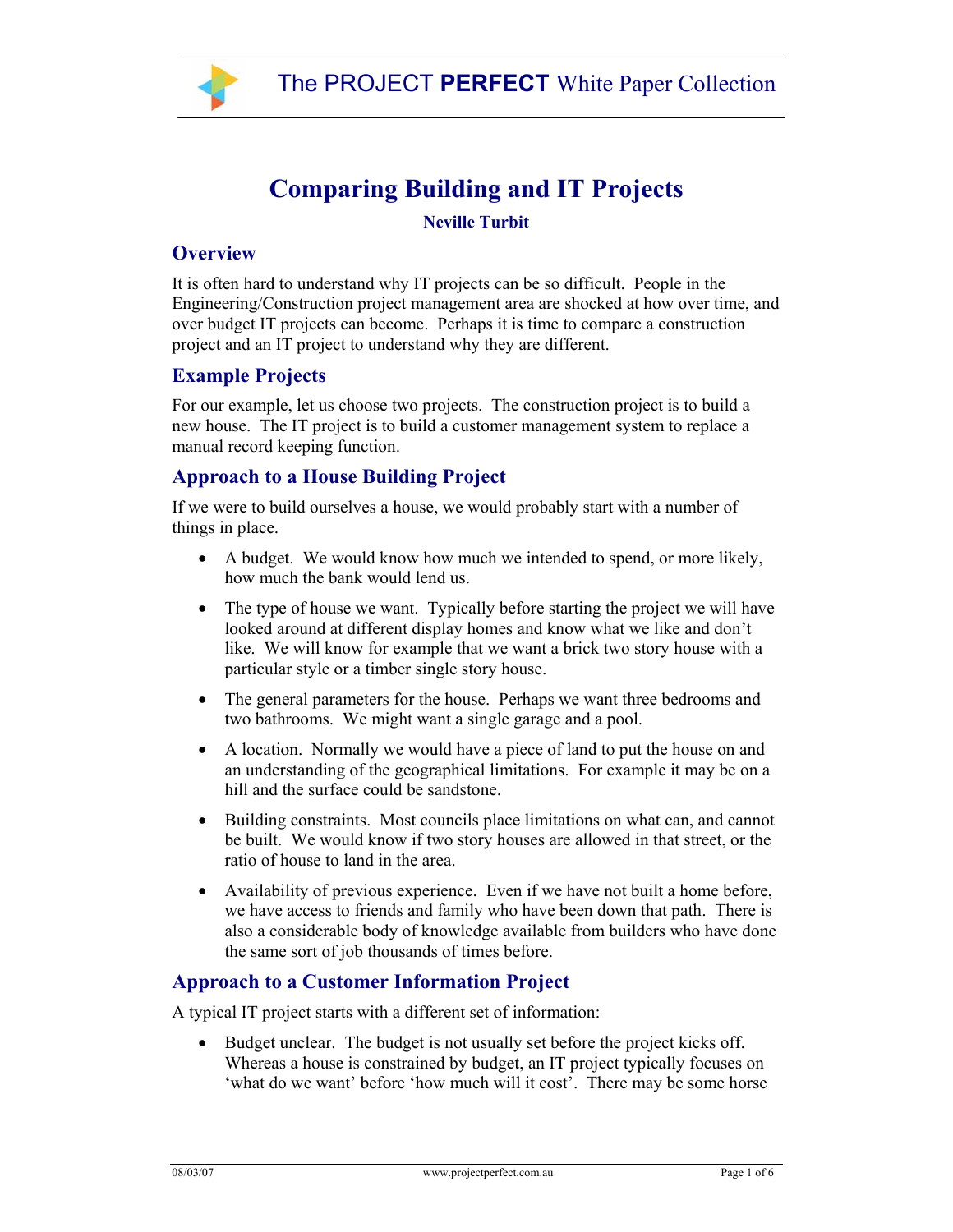trading after the scoping but the usual point is to work out what you want first and worry about budget later.

- Requirements vague. With a house, we usually know the sort of house and the parameters but for an IT project, the sky is the limit. Perceptions of requirements for IT probably range from straight automation of the manual records, to an all singing, all dancing web based system that will predict when customers are about to order, and call them to take the order. The potential scope may vary by factors of 5 or 10.
- Environment unclear. Whilst a house is built on a bit of land, an application needs to run on a bit of LAN (excuse the pun). If the application scope is unknown, it might run on a PC or it might require expensive infrastructure.
- Building constraints not so constraining. Most organisations have some architectural compliance factors however they are usually not a serious constraint. There are many options open to you in building a new system. It might be Windows, or Linux based. It might use any number of databases. If skills are an issue, you can hire resources. All this leads to more uncertainty.
- Previous experience is not necessarily a good indicator. A builder can come to you and say "I built that house for \$X. I can build the same one for you for \$Y. The difference is because your site is less accessible, and the price for widgets has gone up 10% since I built the other house. The time will be the same. You can see and touch the house. It has a definitive number of bricks and tiles, and timber. You cannot do the same with a piece of software – at least not in the early days.

## **The Initial Differences**

So where are the differences? I suggest the following:

- A house is a highly repeatable process. Software is not.
- A house starts with a budget. Scope is adjusted to fit the budget. A software development has vague scope definition and budget comes later.
- Perceptions of the final deliverables are highly variable for software. They are more concrete for a house. For a house, it will look like that one over there.
- The environmental issues are probably well understood for a house. They are less well understood for a software project because we don't actually know what we will build so we cannot know the environmental issues.
- Software is more creatively sensitive in that all sorts of clever ideas can be incorporated that will impact time and cost. There may be clever ideas in houses but unless the budget is extremely flexible, most of the ideas will have to be accommodated within the budget.
- Constraints in building are well known and, in some cases, quite limiting in what can be accomplished. It is less so in software development.

## **Decision Makers**

In a software development, there may be a Sponsor, a Steering Committee, a key Business User, other Users, an IT department, an Architect etc. They are all involved in the decision making process. It is unlikely they will all sit down for the duration of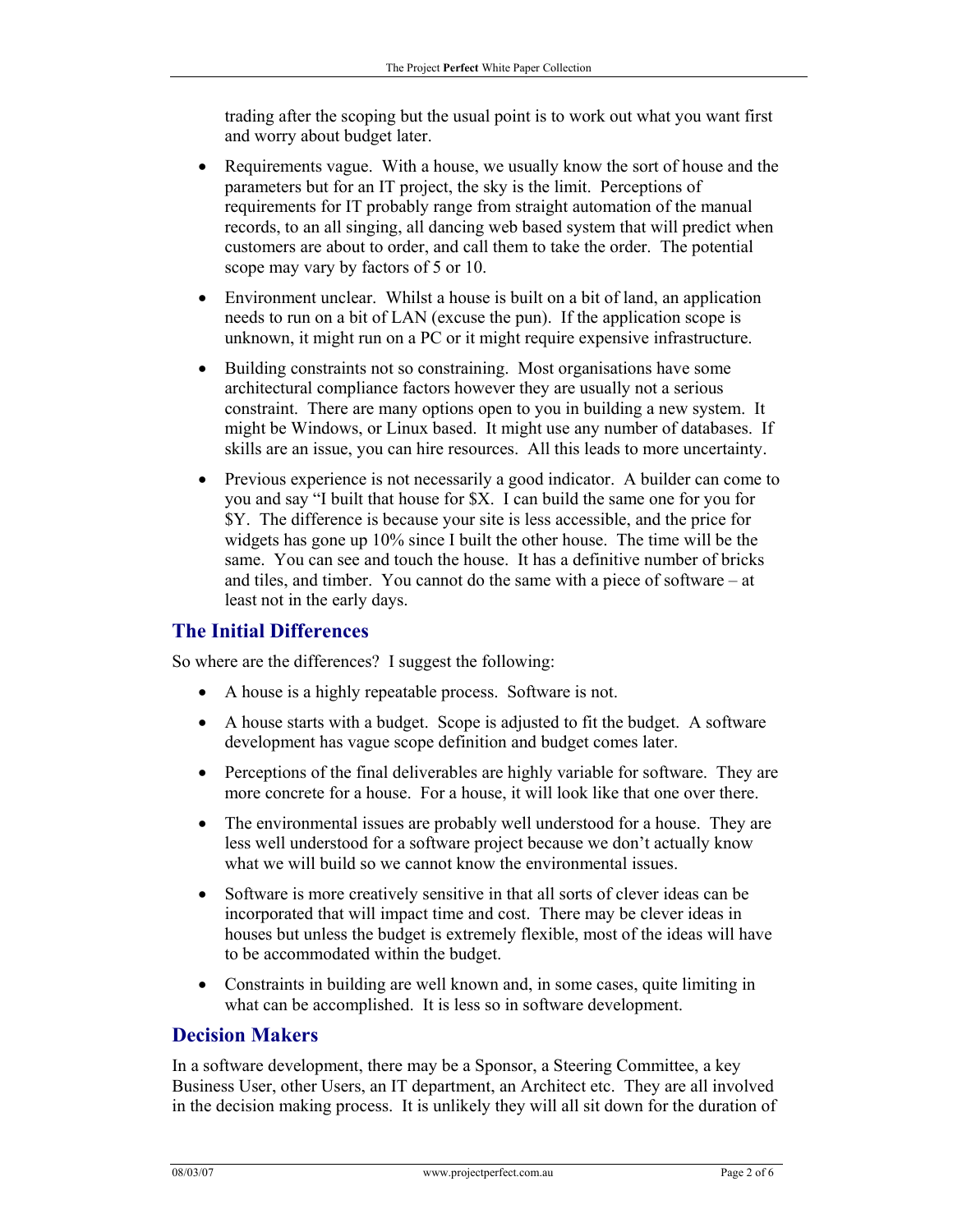the project and make all the decisions as a team. More likely there will be scores of decisions made by one or two people.

It is inevitable that many of these decisions will have a degree of incompatibility. For example the decision to allow all users to update client credit details made by the Sales Manager may be incompatible with the decision about who can update certain information made by the Security Manager, and different again to the decision by the Accounts Manager that only Supervisors can change credit details. The point is that the complexity of decisions can easily lead to contradictory requirements.

I have actually seen a system built where at the screen end of the application, users could change credit details, but the database which had been configured to meet security requirements would not accept the changes. To make it worse, there was no warning that the changes had not been applied. Fortunately it came out in testing before the system went live.

In a house building project, there is typically one decision maker – the wife. Sorry guys but that's real life. The Project Manager or Builder is responsible for implementing the decisions. There is less diversified decision making.

Progress is easier to see with a house. You can walk around and see where the pipes for the hot water are going rather than have to inspect code to see what edits are being built into order entry screens.

In summary in a house building project, there is more central decision making, more visibility of progress so that errors are identified earlier, and less coordination of different points of view.

## **How far to go**

As the project progresses, on a building, it is much easier to see how much work is left. The outstanding work is highly visible. The rooms may need to be painted, landscaping done, and a fence finished. With software, it is difficult to see the work outstanding. Often completion of one area identifies unforeseen work in another area. We complete a screen only to find performance issues with the database.

With a house, it seems the further you go the more visible the outstanding work becomes. With software, the reverse is often true. The further you go the more obscure the remaining work becomes – up to a point at least.

Once again visibility is a major factor. You can see what is physically missing from a house. You cannot see physically what is missing from software. A screen may be there, but does it do everything you expect? Only testing will answer the question, and final testing cannot take place until the application is complete.

#### **Interdependence**

This is one of the key differences. It leads on from the previous topic. In a house, there is an electrical system, a water system, a sewage system, etc. Each is relatively standalone, and interfaces are clearly defined. The hot water system may connect to the electrical system if it is electric hot water, but the interface is a simple power point. The guttering interfaces with the storm water system through a simple downpipe.

Consider an IT system. The interfaces can be extremely complex. There is no such thing as a standard interface in many cases. Linking to a database may seem relatively simple in IT interface terms but it can still take many days to get it right,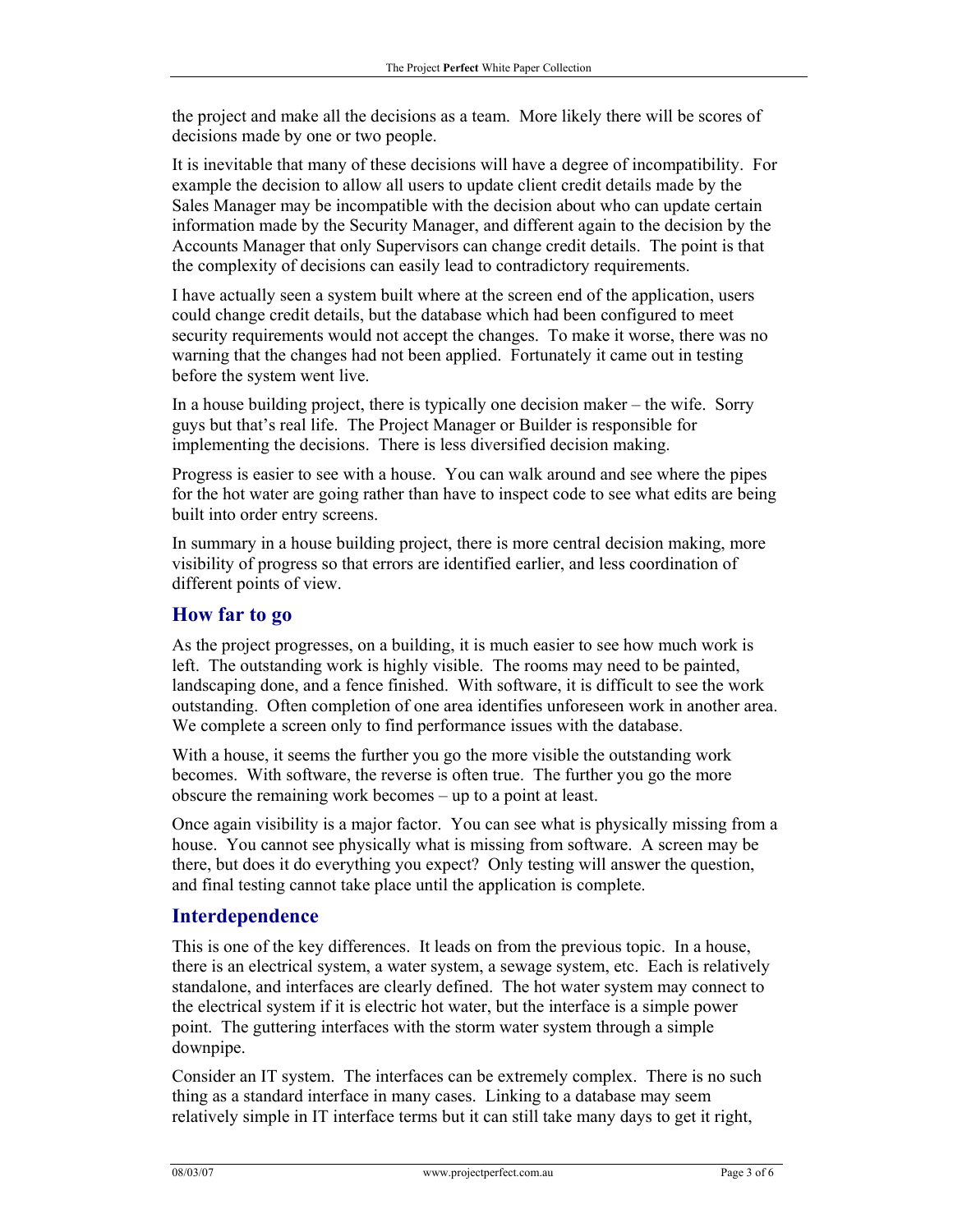much less get it performing to expectations. When faced with interfaces to legacy systems, or just getting the links to your corporate email in place, there is rarely such a thing as plug and play.

On one project I heard about, several days were lost because a driver was upgraded by a supplier and the testing team were not aware of the new driver. They were using an old driver that did work before a service pack was applied to XP. It took several days to work out that the cause might not be the application but the service pack that had been rolled out to their operating system.

A home consists of a number of almost self contained components that have clearly defined ways of connecting together. An IT system consists of a number of integrated components that may or may not have a way to connect together. If they do have a way of integrating, there are likely to be a number of options in how it can happen, and various configurations within those options.

## **Ability to Visualise**

If I am describing a house, I can see it in my mind, and know what it will be like. It is hard to do the same in an IT system. The level of complexity is many orders of magnitude more in IT. A decision to make a field mandatory may have implications far beyond the IT system. For example, the decision to make phone numbers mandatory in an order entry system may cause all sorts of problems to cash sale staff. The customer just wants to pay their money and take their goods. Why do you need a phone number? This is another real life experience I have seen.

Whilst a wrong decision in a house may result in insufficient storage space, or inability to get the piano up to the second floor, the implications are usually more visible. If you have a piano and you want to put it on the second floor, you will likely think about how you will get it up there before you build the staircase. If you run out of storage space, you can always buy a cupboard and have it as a free standing storage unit.

This ability to visualise is another reason IT projects are more prone to cost and time overruns.

## **Contractual**

I recently was a member of a committee to develop standard project management terminology. It was interesting to understand the background to the need for an Australian standard. The key driver was that in the construction industry, interpretation of contracts was dependant on common meanings for words and phrases. It was effectively a legally driven need to ensure consistency in contracts. If a dispute arose, it should be clear that certain words mean certain things to everyone.

Construction contracts tend to be very specific – hence the need for consistent terminology – and quite detailed. There is often tens or hundreds of millions tied up in contracts and they have to be well thought out and involve a common, shared understanding.

Contrast this with IT contracts. It is usually well into a project that a statement of work is developed and a contract signed (if at all). It is unusual for the initial stage of requirements gathering to be covered by a contract, and many organisations would laugh at the idea. How can you quote on a piece of work when you don't know what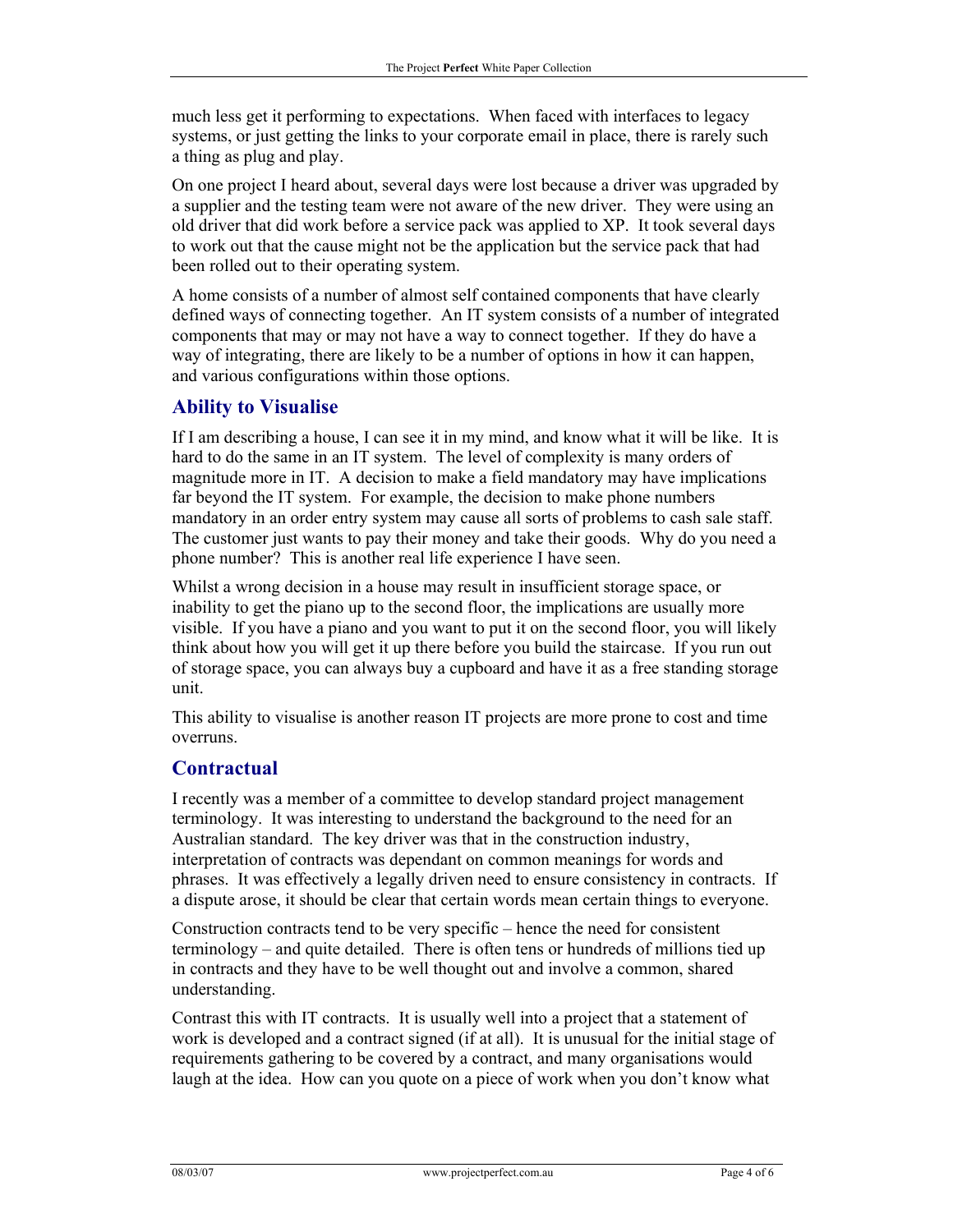you don't know? IT starts with less of an understanding of what is required than does building and construction.

I did some work for a home builder many years ago and was amazed that from someone saying they wanted to purchase a particular style of house, within 2 weeks, they could develop a final costing. That included deciding options, modifications and additions to the standard plan, doing a site inspection to determine any environmental costs and producing a final plan.

As an aside, I was more amazed that they could get the purchasers into a room and in 4 hours determine all the furnishings, fittings and colours for the house. My partner would take around 4 years to do that.

Contrast that with an IT project. You cannot produce a bill of materials and labour estimate with any confidence in 2 weeks for a significant project. You will probably put a caveat on the estimate that it may be out by a factor of 100% or more. The IT components are not that easy to estimate.

#### **Summary**

If you want to take two extremes in terms of achieving goals, at one end you could have building a house. At the other extreme you might have finding a cure for the common cold. People would expect that, with a little initial investigation, you could estimate with a high level of accuracy the cost of a house. It is not in the realms of reality to estimate how much to cure the common cold. There might be an early breakthrough or it may go on for decades. Whilst IT is not at the research end of the spectrum, it is somewhere around the middle.

The biggest risk with IT is that it is treated like building a house. Hopefully this white paper has illustrated where the differences lie. With an IT project, complexity will become evident all through the project. If you want to fix the budget and time early in the project, and are not prepared to adjust it, you have two options:

- As complexity becomes evident you abandon that functionality as it is too complex
- You trade off some existing functionality to cater for the complexity

Working harder will only take you so far. Working smarter can only improve productivity a certain amount. Sometimes the only solution to meet your objectives is to throw more money, resources and time at the project.

Finally, don't treat an IT project like building a house. The approach required is different for all the reasons above. If you set expectations that we can cater for what we know today but we also need to cater for what we don't know, you are more likely to deliver a satisfactory result.

Neville Turbit has had over 15 years experience as an IT consultant and almost an equal time working in Business. He is the principal of Project Perfect. Neville can be contacted at turbit@projectperfect.com.au

Project Perfect is a project management software consulting and training organisation based in Sydney Australia. Their focus is to provide creative yet pragmatic solutions to Project Management issues.